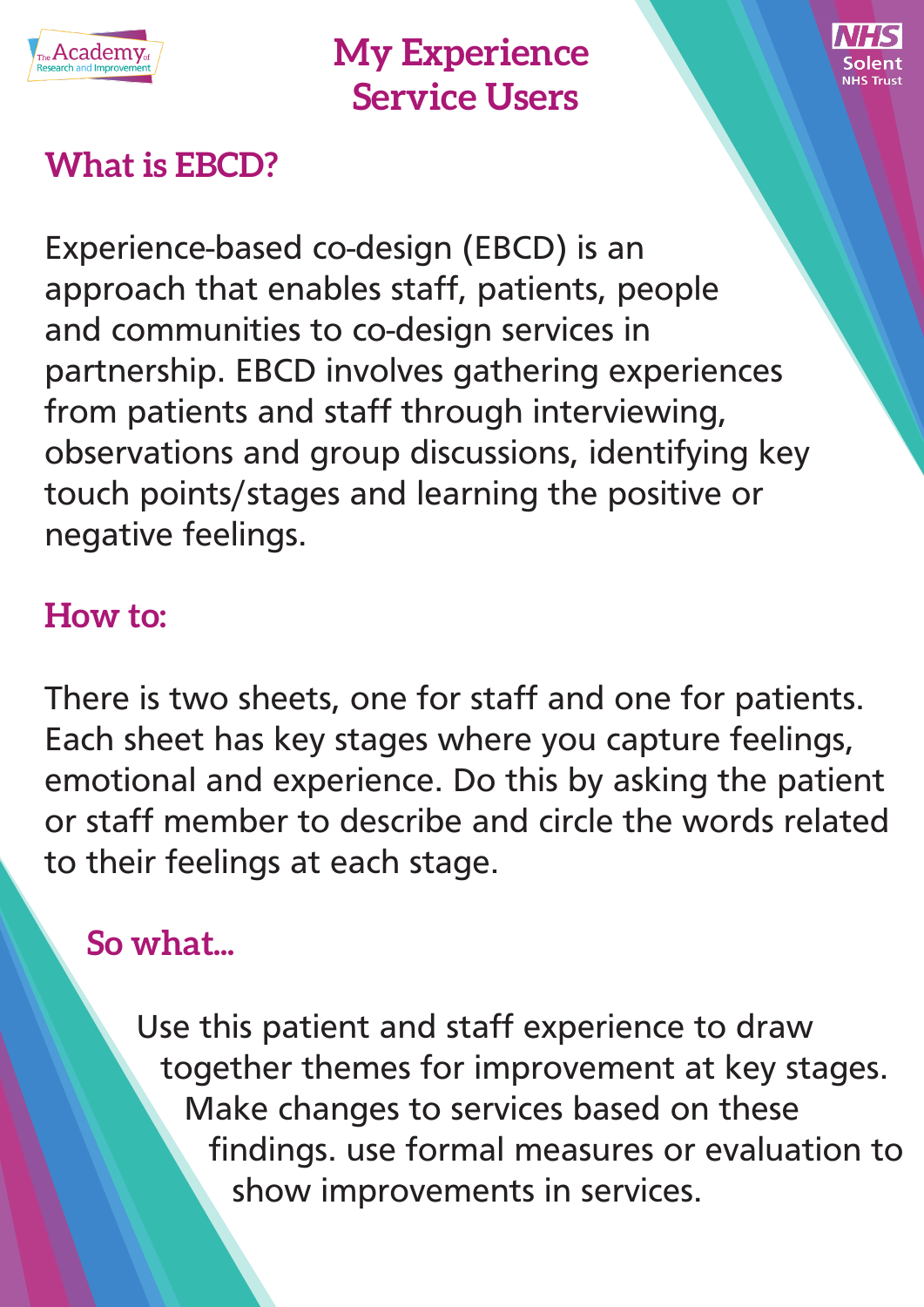

#### **My Experience Staff**



Please use the boxes below to describe how you are feeling during each of the stages. Please circle the word that best describes your emotions, adding any of your own words. Reflect on yourself, your team, working from home, for those shielding, working on the frontline and redeployed.

Please circle if you are: Frontline/Working from home/Shielding/Redeployed

| <b>Before Covid-19</b>                         | Positive                | Isolated            | Fearful |
|------------------------------------------------|-------------------------|---------------------|---------|
|                                                | <b>Nervous</b>          | Worried Calm        |         |
|                                                | Supported Relaxed       |                     | Upset   |
|                                                | Annoyed                 | Informed Safe       |         |
|                                                |                         |                     |         |
| At the beginning<br>of lockdown                | Positive                | Isolated Fearful    |         |
|                                                | <b>Nervous</b>          | Worried Calm        |         |
|                                                | Supported Relaxed       |                     | Upset   |
|                                                | Annoyed                 | Informed Safe       |         |
|                                                |                         |                     |         |
| During the first<br>eight weeks<br>of lockdown | Positive                | Isolated Fearful    |         |
|                                                | <b>Nervous</b>          | Worried Calm        |         |
|                                                | Supported Relaxed       |                     | Upset   |
|                                                | Annoyed                 | Informed Safe       |         |
|                                                |                         |                     |         |
| At present                                     | Positive                | Isolated            | Fearful |
|                                                | <b>Nervous</b>          | <b>Worried Calm</b> |         |
|                                                | Supported Relaxed Upset |                     |         |
|                                                | Annoyed                 | Informed Safe       |         |
|                                                |                         |                     |         |
| For the next<br>three months                   | Positive                | Isolated            | Fearful |
|                                                | <b>Nervous</b>          | Worried Calm        |         |
|                                                | Supported Relaxed       |                     | Upset   |
|                                                | Annoyed                 | Informed Safe       |         |